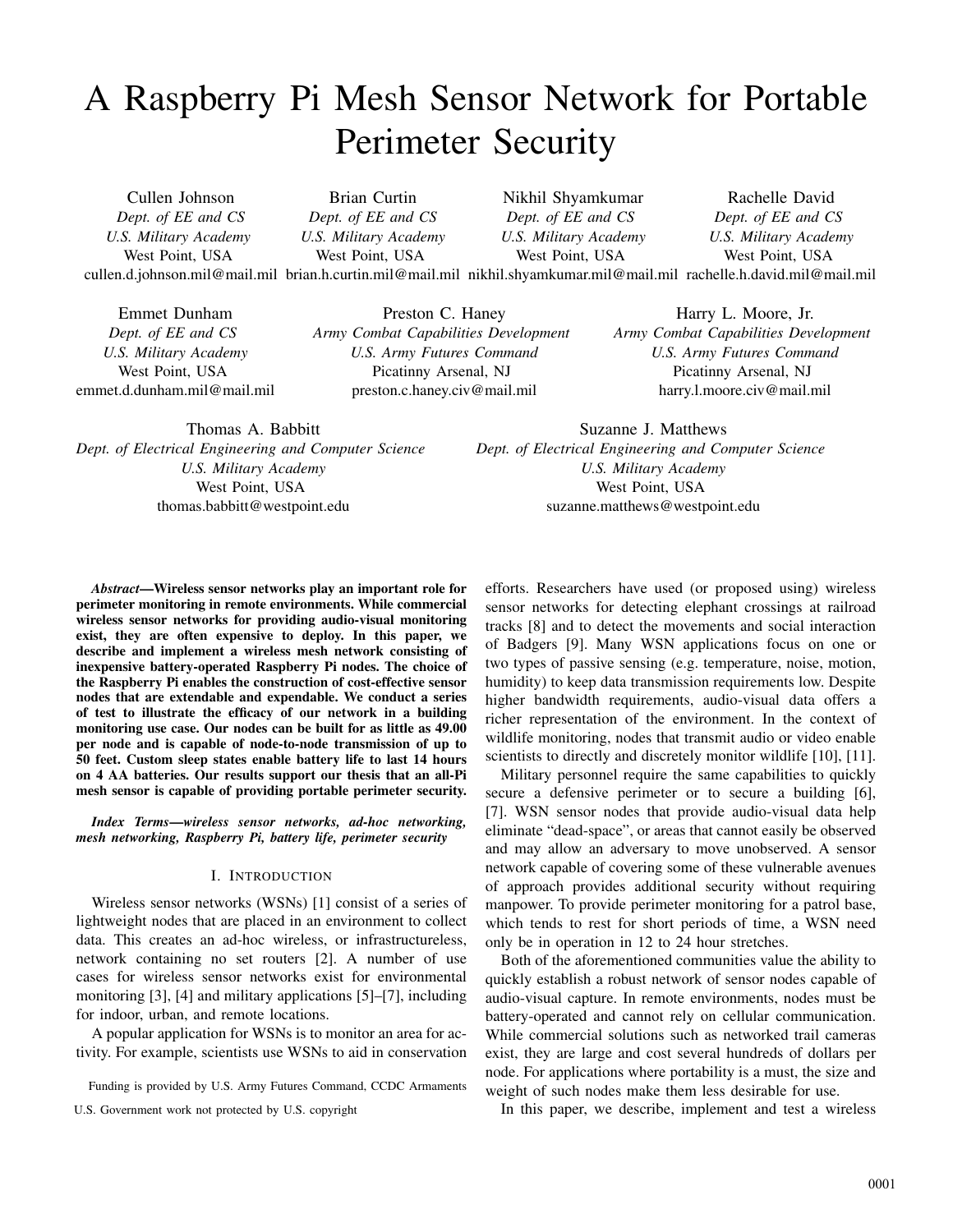sensor network made up entirely of Raspberry Pi single board computers. Unlike many WSNs that use microcontroller-based technology for their sensor nodes, our network uses Raspberry Pi Zero HWs (0HW) as the base of our sensor node. The memory, processing capabilities and low cost of the Raspberry Pi 0HW (512 MB of RAM, 1.0 GHz CPU, \$14.00 cost) enable the integration of audiovisual and motion sensors into a single unit at very low cost. Prior work [12] discusses a prototype all-Pi wireless sensor network, but only supports two sensor nodes and direct node-to-base communication. In contrast, our system supports up to ten sensor nodes, uses a wireless mesh network for communication, and implements a number of sleep states to extend battery life by 320 percent. Sensor nodes are also smaller and more inexpensive  $\ll$  \$65.00 per node) than the previously implemented system.

Our results clearly demonstrate the feasibility of an all-Pi WSN for portable perimeter security. While additional work is needed to make the system ready for field use, we believe our work is an important step in demonstrating the utility of single board computers for such applications. Furthermore, we expect the system to only get more inexpensive, extendable, and powerful in the coming years, as the improvements in individual components enable our sensor nodes to be improved incrementally and with little cost.

The rest of the paper is organized as follows. Section II discusses related work. Section III describes the design of our mesh network. Section IV discusses our experimental results. Finally, we conclude in Section V.

### II. RELATED WORK

Wireless sensor networks are used extensively for perimeter security applications. The capabilities of an individual WSN are dependent on many factors, including the design of the communication architecture and the quality of the sensors. Furthermore, sensor nodes need to be inexpensive, small, inconspicuous and have long battery lifetime [5].

## *A. Sensor Node Design*

Trail cameras are perhaps the most well-known commercial solutions that transfer audio and video. Table I shows the top rated network trail cameras for 2019 from [13] with prices as listed through Amazon [14]. There are two classes of trail camera models currently available on the market. The first are cellular-enabled and requires access to a specific cellular network. The more expensive models can create a network between like model variants and require a separate base station, or use a camera as a base station. In Table I, the cameras capable of creating a mesh network between cameras are denoted with (+). Cellular-enabled cameras can be accessed individually through the cellular network. While each node can last months on battery supply, nodes either require a large battery or a designated power source.

The nodes themselves are 1−2 pounds each, and are roughly the size of a small shoe box. The average cost of the listed trail cameras is \$273.00. There are numerous models of web enabled trail cameras to choose from with a prices ranging

TABLE I: Trail Camera Cost [14]

| Vendor                    | Dimensions (in)               | Weight          | <b>Battery</b> | Cost  |  |
|---------------------------|-------------------------------|-----------------|----------------|-------|--|
| Cuddleback Dual+          | 7 x 3 x 3.5                   | $\approx$ 2 lbs | 4 D            | \$330 |  |
| Spartan-HD GoCam*         | $6 \times 5 \times 3.25$      | $1.3$ lbs       | 12 AA          | \$300 |  |
| Stealth Cam GXW**         | $4 \times 2.5 \times 5.5$     | $1.8$ lbs       | 12 AA          | \$524 |  |
| Bigfoot $3G^*$            | $12 \times 4.5 \times 2.5$    | $2$ lbs         | 12 AA          | \$200 |  |
| Average [13]              | $7.25 \times 3.25 \times 3.7$ | $1.78$ lbs      | 12 AA          | \$273 |  |
| + Mesh Enabled            |                               |                 |                |       |  |
| * Cell Enabled            |                               |                 |                |       |  |
| ** Cell Enabled. Two Pack |                               |                 |                |       |  |

from \$175 to \$350 per camera. The ones in the lower end of the spectrum are cell enabled; the variants that can create a mesh type network are generally on the upper end of the price range. However, cameras that rely on cellular communication will not work in cases of poor cellular service or if the system is taken outside of the purchase country, as is typically the case with use in remote environments.

To maximize battery life, much prior research relies on small microcontrollers such as the Mica platform [3] to act as sensor nodes. More contemporary systems use devices such as an Arduino Uno R3 and XBee [15], [16]. Most of these systems only transfer small amounts of data associated with one or two environmental conditions or variables from the sensor(s) to a base station.

A key limitation of microcontrollers is their limited memory and processing power, which limits the amount of data preprocessing that can be performed at-node. To mitigate this issue, several researchers have begun to use inexpensive single board computers like the Raspberry Pi [17] for data processing in wireless sensor networks [12], [18]–[21]. Researchers laud the Raspberry Pi's potential as a sensor node in a WSN [19], citing its better memory and processing capabilities over microcontrollers and ease of integration with existing hardware.

In most prior work, while a Raspberry Pi serves as the master or gateway node in the WSN, the sensor nodes themselves are are microcontrollers such as the Arduino Uno R3. Due to power consumption, the Raspbery Pi is not extensively used as a sensor node itself. In many cases, the Pis are connected to a sustainable power source like the the grid [20] or use a rechargeable battery connected to a solar cell [21]. There is extremely limited prior work on WSNs based on batteryoperated Raspberry Pi sensor nodes. For example, while researchers proposed [12] a wireless sensor network composed entirely of Raspberry Pis, the implemented prototype was very limited, consisting of only two sensor nodes and no mesh network. Our work improves on this prior work, supporting up to ten Raspberry Pi sensor nodes and employing a mesh network.

## *B. WSN Routing*

While there are numerous protocols for WSNs [1], [22], we focus on those that are most appropriate for deployment in a remote environment. There are many ways to rank the quality of WSNs (e.g. energy conservation [23], security [24], ability to handle delay [25], use underwater [26], etc.); we limit our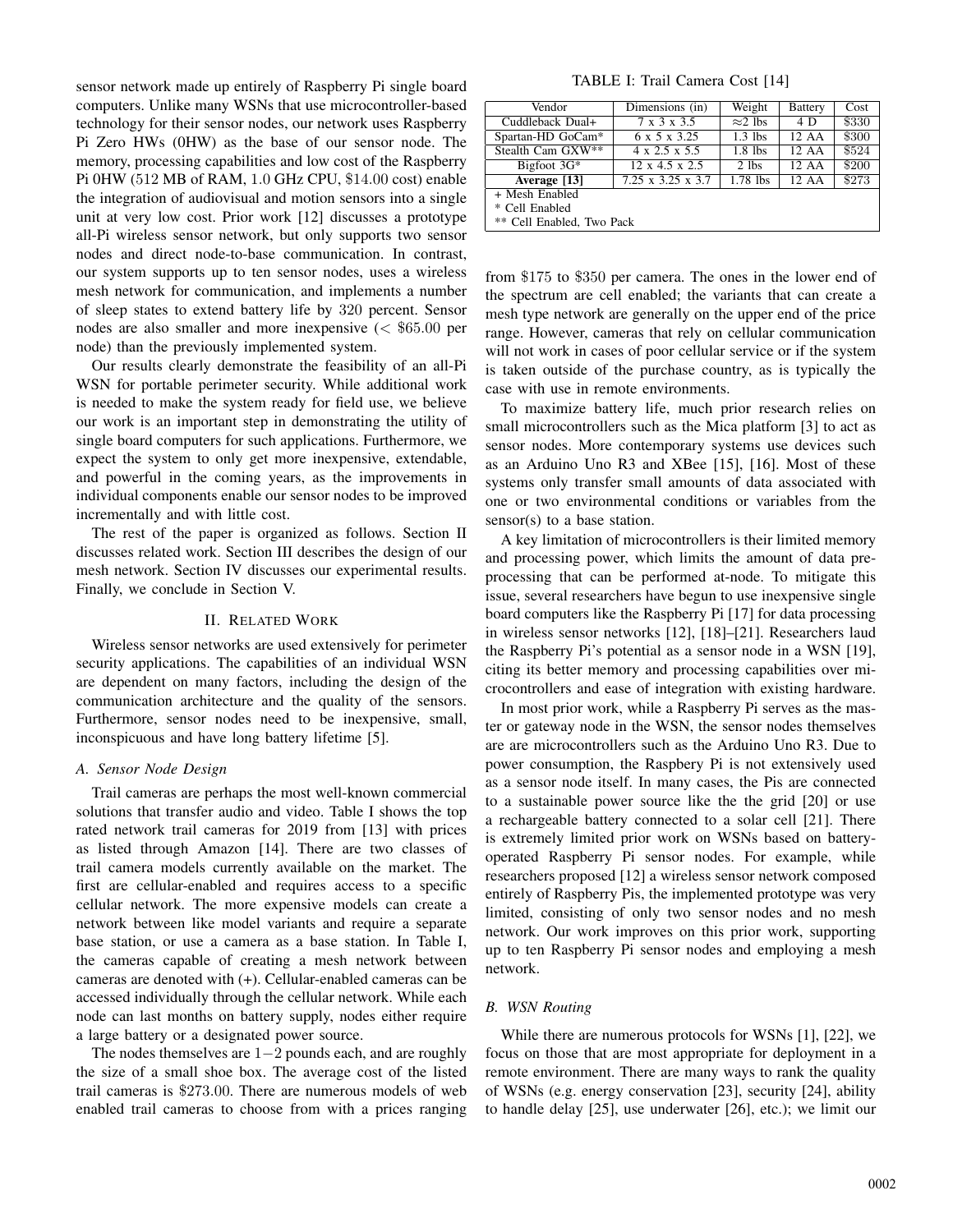

Fig. 1: Mesh network overview.

discussion to those protocols that maintain forwarding tables and those that use some other means to ensure transmission.

One of the most popular choices for wireless sensor network architecture is the Delay Tolerant Network (DTN) [27], [28]. A DTN does not maintain routing tables and is capable of operation even when node status is unreliable and the topography of the network rapidly changes as nodes enter and drop out of the network [29]. DTNs even work when sections of the network become unreachable for a time. However, a key drawback to DTNs is a need to maintain redundant nodes to ensure coverage and maintain network connectivity. Most DTNs expect that nodes will fail (and therefore include extra sensors nodes), resulting in a larger weight, power consumption and cost.

An example of a protocol that does maintain routing information is high-speed multimedia mesh (HSMM) [30]. It was originally a design philosophy for use with ham radios. HSMM creates a mesh network that utilizes the frequency range and power available to licensed ham radio operators to create a data network capable of transmitting audio, video, and images. The hsmm-pi [31] mesh is a modification of the original design designated for use on a Raspberry Pi through the unlicensed frequency ranges associated with 802.11 Wi-Fi. We employ hsmm-pi since it enables us to minimize the number of required nodes.

## *C. Battery Conservation*

Extending battery life of sensor nodes to maximize the "duration of usage" [5] is a major goal in WSN design for remote environments. Battery life conservation is especially critical to WSNs consisting of single board computers, due to their larger power requirements. Common approaches to conserve battery life include:

- 1) Saturating an area with enough sensor nodes such that a subset of the nodes can go into a near 100% sleep mode. In this mode, the node is completely shut down with the exception of a timer that indicates when the node is to turn back on. The timer can be a randomly selected time or pre-programmed [32], [33]. This process is often referred to as "duty cycling".
- 2) Using a DTN routing protocol that does not maintain routing tables and makes a best effort at delivery. These protocols are also resistant to temporary isolation of



Fig. 2: Assembled sensor node.

parts of the network [25]. This protocol is normally used in conjunction with "duty cycling".

3) Maintaining minimal routing function but put all other board functions into a minimal power sleep mode and only come to an active state when required. This technique is more of a data driven approach [34].

Each of the listed approaches has its advantages and disadvantages. While duty cycling or using a DTN routing protocol can extend battery life, the resulting networks require a significantly larger number of nodes to maintain adequate coverage, resulting in additional total power consumption, mass, and cost. While the data-driven approach prolongs battery life without requiring additional nodes, the battery can deplete more quickly. This can be problematic in environments where swapping out batteries is not always feasible. In our design, we choose to use a data driven approach to ensure there are no isolated sections of the network and to minimize the amount of equipment that is required to be carried to remote areas. We also develop a series of novel sleep states to help reduce the power consumption of our nodes.

## III. SYSTEM DESIGN

Figure 1 provides an overview of the Raspberry Pi highspeed multimedia mesh (HSMM) network. We adapt the hsmm-pi [31] software to the Raspberry Pi 0HW [35], enabling our Raspberry Pi 0HW sensor nodes to also be mesh nodes. The master node is a Raspberry Pi 3B that communicates wirelessly to an attached Android smartphone. All the sensor nodes connect to the master node via the internal, private HSMM wireless network. Each sensor node consists of a Raspberry Pi 0HW, a Pi camera, microphone and passive infrared (PIR) sensor. To facilitate rapid assembly, a PCB hardware attached on top (HAT) is constructed that contains all sensors. An assembled sensor node is shown in Figure 2. The use of a mesh network enables a sensor node deployed on the periphery of the network to, upon detecting movement, transfer data to the master node through intermediary sensor nodes, despite itself being out of immediate range of the master. Custom software enables sensor nodes to capture audio-visual data when motion is detected, and automatically transfer data to the user.

A key advantage of our sensor nodes over prior versions is the presence of "sleep states" that significantly conserve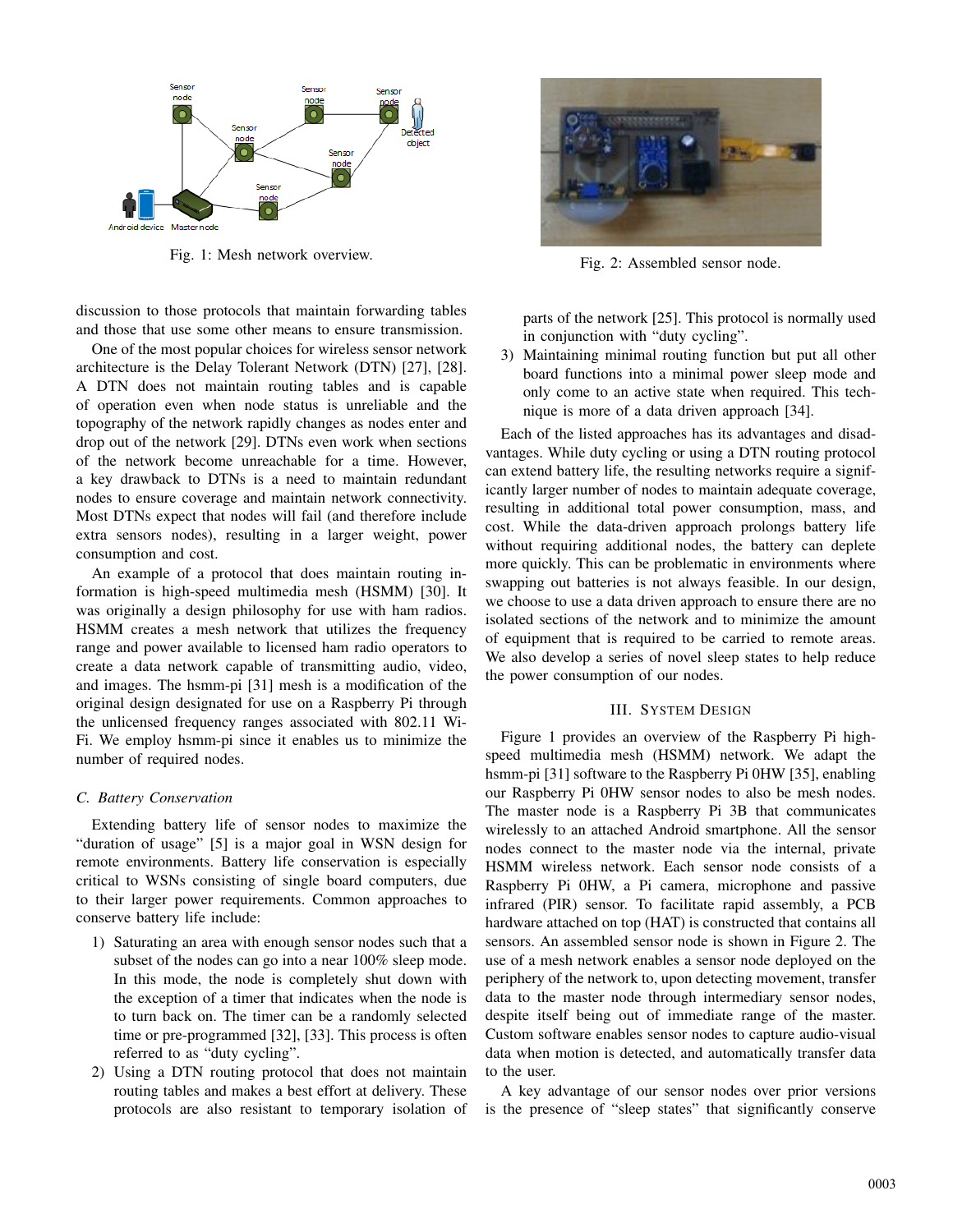

Fig. 3: Sleep state transitions.

battery life. Unlike other mesh networks that will cause an entire node to shut off, our sleep states selectively turn off individual ports on a Raspberry Pi until they are "woken up" by movement detected by the Pi's PIR sensor. Wireless functionality is left on regardless of sleep state, enabling "sleeping" nodes to transmit information to each other.

Figure 3 depicts the sleep state transitions implemented (excluding the test state). Raspberry Pi settings and transition conditions are as follows:

- Active Field Mode: This is the default state. Only those ports necessary to run connected devices are enabled. The microphone, camera, and PIR sensor are on. Upon entering this state, the camera takes a picture and a timer is initiated or reset. If no motion is detected in the next 20 minutes the Raspberry Pi transitions to the *Passive Mode* state.
- Passive Mode: Upon moving to this state, all sensors (except the PIR sensor) are disabled, and the clock speed is decreased. When the PIR sensor is tripped, the Raspberry Pi transitions to the *Active Field Mode* state.
- Deep Sleep Mode: In this state, all sensors and ports are turned off and the clock speed is reduced. This state is set by the user. The user also determines when to exit this state.
- Test Mode: All functions and ports on the Raspberry Pi are turned on. This is the default Raspberry Pi operation. This state is set and exited by the user, and exists primarily for testing and debugging.

The sensor nodes cost roughly \$65.00 to construct with widely available commercial parts (see Table II), is roughly half the size of a credit card, and weighs roughly 220 grams. This is significantly smaller and cheaper than available batteryoperated commercial sensor nodes (see Table I). If only visual data is needed, the sensor node can be built for \$49.00.

# IV. EXPERIMENTAL RESULTS

We perform a series of experiments to strength-test the sensor nodes and sensor network. We were chiefly interested in observing the level of battery life and range of nodes

TABLE II: Raspberry Pi Sensor Cost

| Part                    | Cost    |
|-------------------------|---------|
| Raspberry Pi Zero HW    | \$14.00 |
| Raspberry Pi Camera     | \$9.95  |
| Real-Time Clock         | \$4.95  |
| Passive Infrared Sensor | \$12.95 |
| Microphone              | \$8.00  |
| Audio Jack              | \$0.95  |
| SD card                 | \$5.00  |
| 4 AA batteries          | \$2.00  |
| PCB board               | \$5.00  |
| <b>TOTAL</b>            | \$62.80 |

obtainable with the current design. Tests include assessing the range of the PIR sensor, the life of the battery, and the communication distance of nodes in the sensor network. The current set of tests focus on uses cases in an indoor environment, due to the constraints provided by walls. We note that our nodes and network have a much wider range in an outdoor environment with no obstacles between the nodes.

# *A. PIR sensor tests*

Our first set of experiments involved testing the range of the wide-angle PIR sensor. We were primarily interested in testing how well the PIR sensor picks up motion when approached from the front and from the sides. To accurately measure distances, the PIR sensor is hooked up to an Arduino that reads the input from the PIR Sensor. For the tests, we demarcate a 20 x 14 foot boxed area on the floor, and place the PIR sensor at the bottom, with 10 feet to the left and right. In the frontal motion experiments, a test subject walks either toward or parallel to the sensors field of view at two foot intervals, starting 10 feet to the right and 14 feet away from the sensor, and ending 10 feet to the left of the PIR sensor. The lateral motion tests are similar, with the test subject starting 14 feet away and 10 feet on the left (right), and moving toward the sensor (laterally) in two foot intervals. In both sets of experiments, we record the point where the PIR sensor first detects motion. Each test is run three times to yield an average first motion-detected distance.

Figure 4 illustrates the results of the PIR sensor tests. In both sub-figures, the shaded area represents the area of detected motion. Our experiments with the frontal motion tests (Figure 4(a)) show that the PIR sensor detects frontal motion consistently at distances 10-12 feet away from the sensor. Our lateral motion experiments (Figure 4(b)) show that the PIR sensor (despite being wide-angled) struggles at detecting lateral motion. Surprisingly, the sensor is able to detect motion at further distances from its left than from its right. While the sensor was able to detect lateral motion to the left at 10 feet to the left and 14 feet forward, it was only able to detect motion laterally up to 6 feet to the right and 12 feet forward. We are unsure why this discrepancy occurs; however, we note that the PIR sensor is one of many possible sensors capable of waking a sensor node into "field mode". For example, ultrasonic sensors may provide the same capability.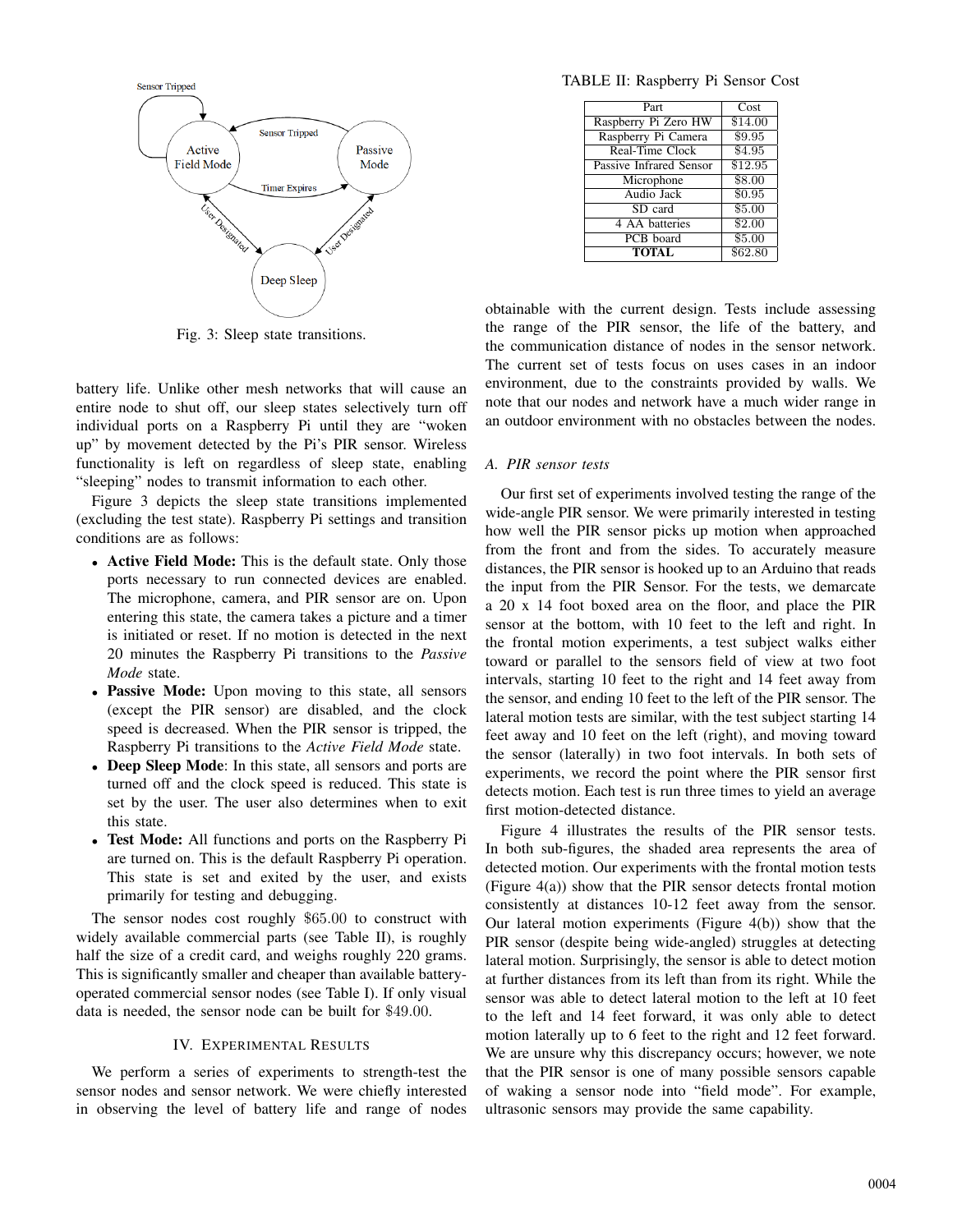

(a) Frontal motion range. (b) Lateral motion range.

Fig. 4: PIR sensor motion-detection results.

TABLE III: Battery lifetime tests

| Name            | Battery Life (h) | % Active | % Passive |
|-----------------|------------------|----------|-----------|
| Anker Powercore |                  |          |           |
| <b>Battery</b>  |                  |          |           |
| 4 AA Batteries  |                  |          |           |
| 2 123 Batteries | 10.5             |          | 80        |

## *B. Battery tests*

The second set of tests measured the longevity of our sensor nodes against a variety of commercially available batteries. The Anker Powercore Battery (22, 000 mAh capacity) was used in the previous design [12]. The four AA alkaline batteries were organized in serial (2, 500 mAh each, for a total of 10, 000 mAh). The last test was against two 123 lithium batteries, which have a capacity of 1, 500 mAh each (3, 000 mAh total). For all tests, we designed a test suite that recorded the current over time until the battery was too depleted to power the system. The test suite switched between the active fielding and passive sensing modes while a sensor node was connected to a battery. Current was sampled every microsecond, with a target of field mode being active for 20 percent, and passive for 80 percent, which is the estimated level of usage when there is a lot of foot traffic in an area ("high activity"). The BenchVue software, an Agillent Digital Multimeter, and custom breakout cord were used to monitor the system over the power draw and life time. We note that while a  $20/80$  percent "field"/"passive" split was the goal for all tests, variations with equipment prevented us from maintaining a perfectly even split across all experiments.

The results of the battery experiments are shown in Table III. Prior work [12] shows that a Raspberry Pi-based sensor node with no sleep modes drains the 22, 000 mAh Anker battery in approximately 25 hours. The implemented sleep modes improve the battery life to 80 hours, an improvement of 320 percent. For short-term monitoring applications, our

TABLE IV: Node Communication Latency (ms) in Building

| Number of Walls | Distance (ft) | Latency (ms)        |
|-----------------|---------------|---------------------|
|                 | 15.41         | 10.73               |
|                 | 27.50         | 33.01               |
|                 | 37.41         | 53.74               |
|                 | 50.08         | 39.12               |
|                 | 66.91         | Network unreachable |

sensor nodes can be powered for 14 hours using 4 AA batteries, or 10.5 hours using 2 123 batteries. Given the inexpensiveness of AA and 123 batteries, our results suggest that our battery-operated sensor node is appropriate for shortterm perimeter security goals, in which a network is needed for part of a day [5].

#### *C. Network Range tests*

Our last set of experiments measured the range of our Raspberry Pi sensor nodes in an urban environment. Specifically, we were interested in seeing how well the sensor nodes were able to communicate with the master node in a building, where sensors may be separated by one or more walls. In the first set of tests, we separated the master node from a single sensor node through a series of walls (6" drywall) by placing the node in different rooms at different distances from the master node. In the second set of experiments, several nodes in the mesh were placed in separate rooms (with different numbers of 6" walls separating them). In both cases, we measured the latency of sending ping messages from the furthest node to the master node. Latency measurements shown represent an average of five pings.

Table IV depicts the results of our first set of tests. We separated the master from the sensor node at various distances and numbers of walls, and attempted to ping the sensor node. Our results show that the master is able to ping a sensor up to 50 feet away with four walls in between, with an average latency of 39.12 milliseconds. However, once five walls are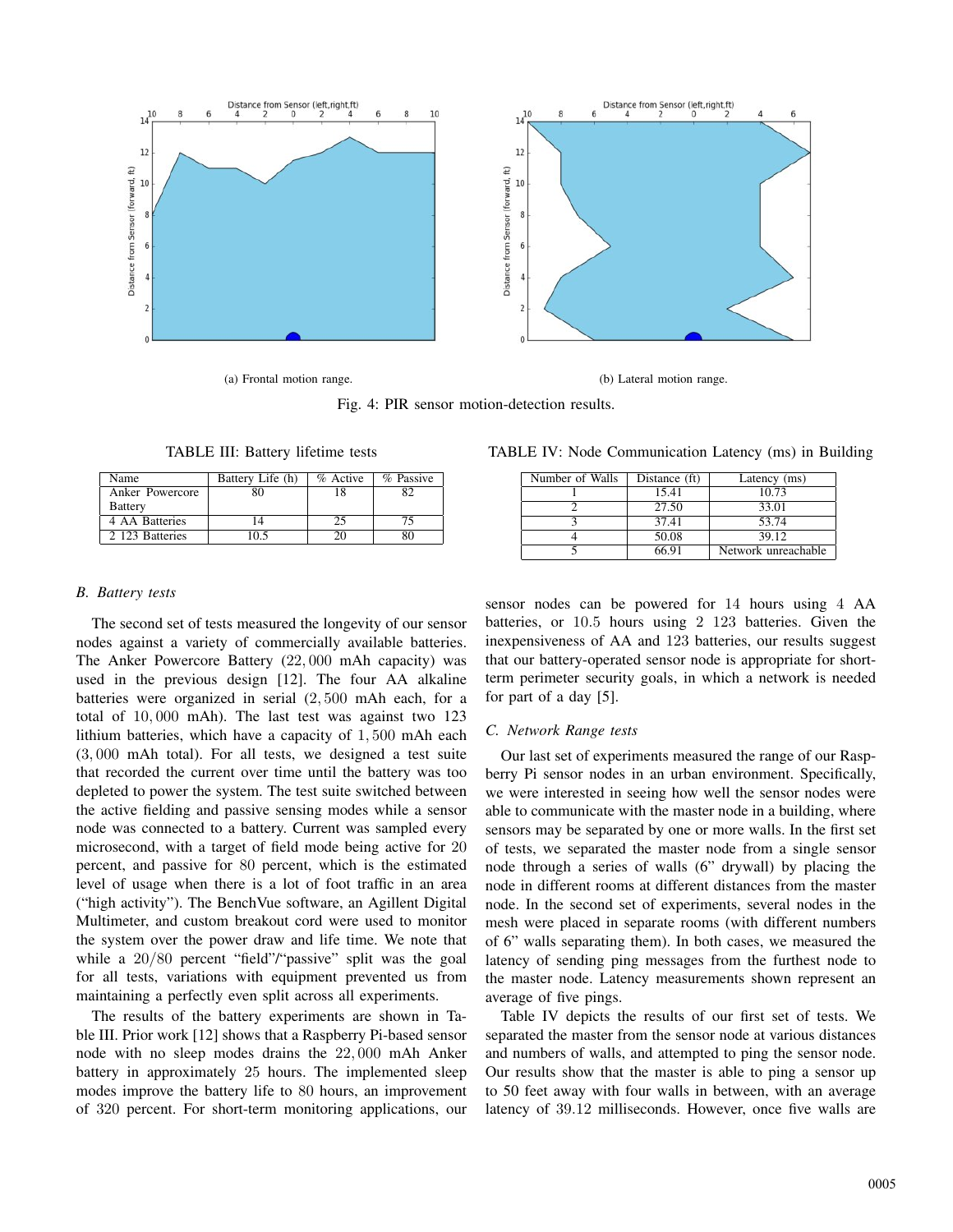

Fig. 5: Mesh network barrier tests.

between the sensor and the master, the network is no longer reachable. We note that in an open-area environment (where no barriers are present), a node can ping a master node that is nearly 100 feet (30 meters) away.

Our second set of tests were conducted in a hallway environment spanning eight identical rooms. Each room measured 10 feet by 12 feet. Using a subset of 3 sensor nodes and the master, we measured the distance that a sensor node can transmit through a series of walls. In all experiments, the user is in the room to the far right with the master node and Android app. The activated sensor node is shown in a room to the far left. Sensor nodes are placed in multiple rooms between the master and active sensor node.

Our tests (Figure 5) show that while the sensor in the room with movement could not directly communicate with the master node, it was able to send data to the master through intermediate sensor nodes (highlighted in red). Our tests show that that data was transferred through the mesh at distance of approximately 80 feet. While the range of our nodes and network is largely dependent on the composition of barriers such as walls, our results confirm that our system is able to successfully transmit images through the network via a series of intermediary sensor nodes in near real time.

#### V. CONCLUSION & FUTURE WORK

In this paper we discuss the design, implementation and tests on a wireless sensor network utilizing Raspberry Pis that provides an economical solution for short term perimeter security. Our results show that the Raspberry 0HWs have a very low power draw and function well as sensor nodes. Our system cost is as little as \$49.00 per node and up to \$63.00 for full audio-visual capabilities. Each of the nodes can transmit data through the mesh network to the master node with access via an Android smartphone app. A PCB board makes it possible to add and remove sensors easily to the system. Our system currently supports ten sensor nodes.

Our system has three key advantages over prior implementations. First, we use hsmm-pi to create a mesh network. A wireless mesh network is more appropriate than a cellular mesh due to the lack of availability of cellular networks in remote environments. Our system supports direct wireless transmission between nodes of up to 30 meters. When walls (6" drywall) are present, our tests show that direct node-tonode transmission is possible up to 50 feet (15.2 meters). Our testing in an 80-foot hallway with multiple rooms show that as little as three sensor nodes can be daisy-chained to transfer data from the furthest room to the room with the master node.

Second, we implement multiple sleep states that are capable of turning on and off Raspberry Pi ports and features to reduce battery consumption, making it possible to create a temporary perimeter monitoring system that operates on AA batteries for 14 hours. The small size and low weight of our sensor nodes make them very portable, making it easy for users to transport the entire system. The addition of our sleep states extended the average use of 22, 000 mAh battery from 25 hours to 80 hours, an improvement of 320 percent over prior work. We note that even when our sleep states are activated, network connectivity is still maintained, making it possible for nodes to passively transfer data while "sleeping".

Lastly, our sensor nodes are modular and easily extendable, enabling users to modify and update individual nodes at low cost. We anticipate that over time, improvements in technology will cause various parts and sensors to get even more inexpensive, making sensor nodes more cost-efficient to build and incrementally improve. We note that this is not possible with commercial solutions, as they represent standalone products. We anticipate that individuals with limited budgets (or grant funding) will find our system especially attractive.

We note that our system is not an appropriate replacement for commercial systems in all circumstances. The majority of the bulk in commercial systems is due to their enormous battery packs and antennae. We note that extending our system with larger battery packs or antennae will duly increase the size and weight of our sensor nodes along with the communication range and battery life. However, the beauty of the Pi-sensor design is that users have a *choice* of how big their sensor nodes need to be and can easily add components as needed. Our results clearly demonstrate that for shortterm perimeter monitoring scenarios, the AA battery-operated Raspberry Pi sensor network is a viable and portable solution.

There are a number of avenues for future work. To improve motion sensing range, we plan to explore other low power sensor alternatives such as seismic sensors and ultrasonic sensors. To further improve battery life, we plan exploring how to extend and improve our sleep states, including the "deep sleep" state. We hypothesize that this state will be useful to designate "repeater-only" nodes that will serve as range extenders. We also plan to extend testing with other types of batteries and begin exploring antennae. Lastly, we currently use a Raspberry Pi Model 3B for the master node. Ideally, all nodes would be Raspberry Pi 0HWs, enabling any node to transition to be the master node. While further work is needed to test and expand our mesh network and our capabilities, we believe our results strongly support the feasibility of all-Pi mesh networks for perimeter monitoring activities.

#### ACKNOWLEDGMENT

This paper summarizes the work of an undergraduate capstone project of which the first five authors were members. The next two authors were external faculty advisors, while the last two authors were the primary faculty advisors on the project.